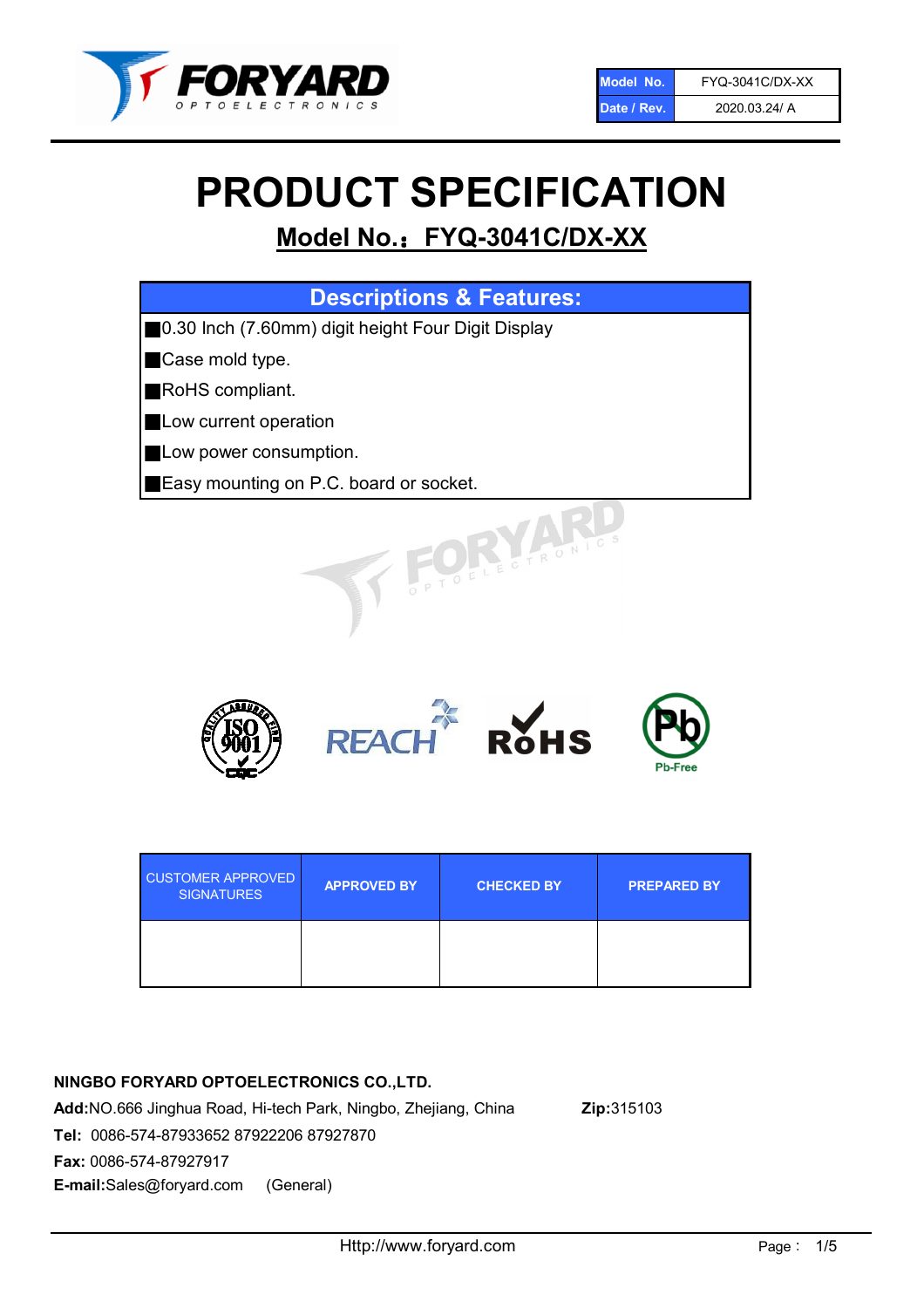

| Model No.   | <b>FYQ-3041C/DX-XX</b> |
|-------------|------------------------|
| Date / Rev. | 2020.03.24/ A          |

## Model No.: FYQ-3041C/DX-XX

#### ■ -XX: REF Surface / Epoxy color

| Color<br><b>Number</b>      |                |                                                   |                              |               |
|-----------------------------|----------------|---------------------------------------------------|------------------------------|---------------|
| REF Surface Color   O White |                | $\circ$ Black $\circ$ Gray                        | $\cup$ Red                   | $\circ$ Green |
| Epoxy Color                 | I∩ Water Clear | $\mathbin{\varcap}$ White $\mathbin{\varcap}$ Red | $\circ$ Green $\circ$ Yellow |               |

#### ■ Mechanical Dimensions





Notes:

- 1. All pins are Φ0.45[.019]mm
- 2. Dimension in millimeter [inch], tolerance is ±0.25 [.010] and angle is ±1° unless otherwise noted.
- 3. Bending≤Length\*1%.
- 4.The specifications,characteristics and technical data described in the datasheet are subject to change without prior notice.
- 5.The drawing is different from the actual one, please refer to the sample.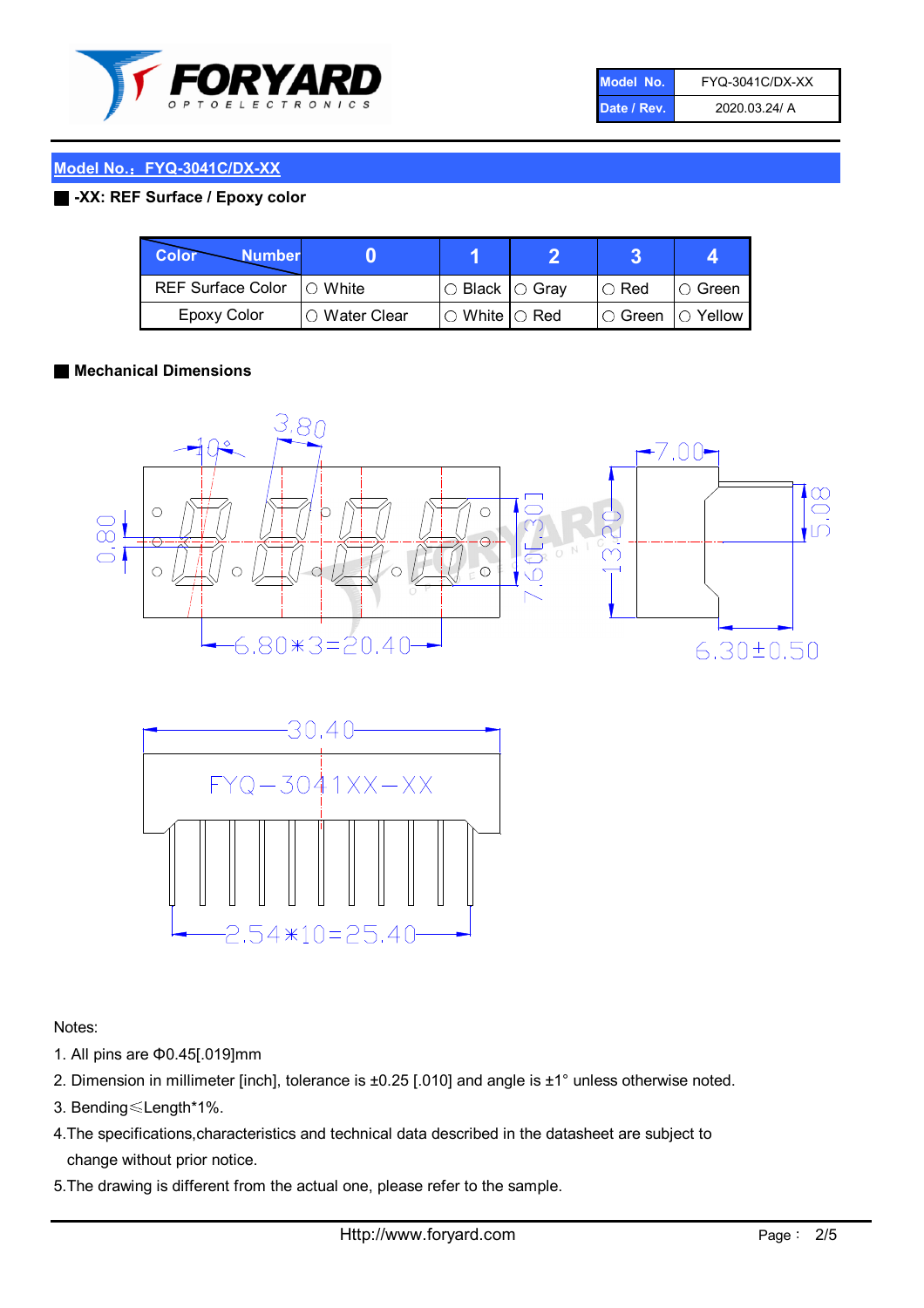

| Model No.   | FYQ-3041C/DX-XX |
|-------------|-----------------|
| Date / Rev. | 2020.03.24/ A   |

# Model No.: FYQ-3041C/DX-XX

# ■ All Light On Segments Feature & Pin Position





■ Internal Circuit Diagrams

 $FYQ - 3041CX$ 





Common Anode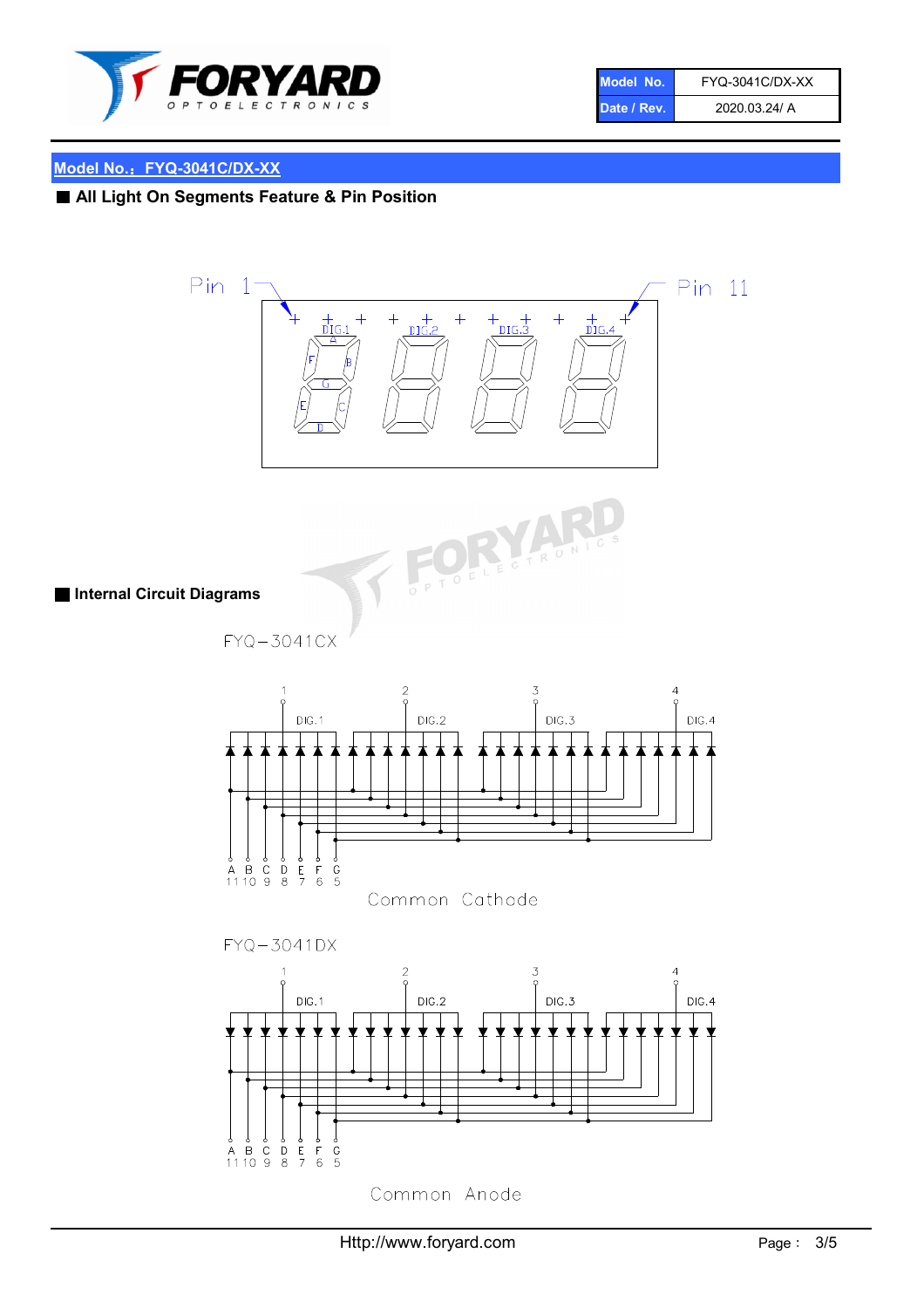

| Model No.   | FYQ-3041C/DX-XX |
|-------------|-----------------|
| Date / Rev. | 2020.03.24/ A   |

(Ta=25℃)

#### Model No.: FYQ-3041C/DX-XX

#### Absolute maximum

| solute maximum ratings       |               |                       |              |            | (Ta=25℃)    |
|------------------------------|---------------|-----------------------|--------------|------------|-------------|
| <b>Parameter</b>             | <b>Symbol</b> | <b>Test Condition</b> | <b>Value</b> |            |             |
|                              |               |                       | <b>Min</b>   | <b>Max</b> | <b>Unit</b> |
| Reverse Voltage              | VR            | $IR = 30$             | 5            |            |             |
| <b>Forward Current</b>       | IF            |                       |              | 30         | mA          |
| Power Dissipation            | Pd            |                       |              | 100        | mW          |
| <b>Pulse Current</b>         | Ipeak         | Duty=0.1mS,1KHz       |              | 150        | mA          |
| <b>Operating Temperature</b> | Topr          |                       | $-40$        | $+85$      | °C          |
| Storage Temperature          | Tstr          |                       | -40          | $+85$      | °C          |

#### ■ Electrical-Optical Characteristics

#### ● Color Code & Chip Characteristics:(Test Condition:IF=10mA)

Typ Max S | Hi $\textsf{Red}$  | AlGaInP | 660nm LE 20nm | 2.00 | 2.50 D | Super Red | AIGaAs/DH | 650nm | 20nm | 2.00 | 2.50 E | Orange | GaAsP | 625nm | 35nm | 2.00 | 2.50 A | Amber | GaAsP | 610nm | 35nm | 2.00 | 2.50 Y | Yellow | GaAsP | 590nm | 35nm | 2.00 | 2.50 G Yellow Green AIGaInP | 570nm | 10nm | 2.00 | 2.50 3.00 3.80 3.00 3.80 W | White | InGaN/GaN | X=0.29,Y=0.30 |CCT:9500K| 3.00 | 3.80 UHR Ultra Hi Red  $\vert$  AIGaInP  $\vert$  640nm  $\vert$  20nm  $\vert$  2.00  $\vert$  2.50 UR | Ultra Red | AlGaInP | 635nm | 20nm | 2.00 | 2.50 UE Ultra Orange | AIGaInP | 625nm | 20nm | 2.00 | 2.50 UA Ultra Amber | AIGaInP | 610nm | 20nm | 2.00 | 2.50  $UV$  Ultra Yellow  $\vert$  AlGaInP  $\vert$  590nm  $\vert$  20nm  $\vert$  2.00  $\vert$  2.50  $\text{UG}$  Ultra Yellow Green | AIGaInP | 570nm | 30nm | 2.00 | 2.50 PG | Pure Green | InGaN | 520nm | 36nm | 3.00 | 3.80 30nm 3.00 3.80 30nm 3.00 3.80 10~20 Standard brightness Forward Voltage(VF) Unit:V 15~30 10~20 10~20 625nm GaAsP 590nm **Emitting Color Dice Material** 10~21 610nm Luminous **Intensity** (Iv) Unit:mcd AlGainP 660nm GaAsP GaAsP AlGaAs/DH **Spectral** Line halfwidth (∆λ1/2) Peak Wave Length $(\lambda_{\rm P})$ UB 460nm 635nm AlGaInP AlGaInP AlGaInP InGaN/GaN AlGaInP | 570nm | 10nm | 2.00 | 2.50 | 10~20 30~105 30~135 460nm 520nm Ultra brightness **AlGaInP** AlGaInP 60nm AlGaInP 640nm Segment-to-Segment Luminous Intensity ratio(Iv-M) 1.5:1 610nm 9~20(mw) 350~450 470nm 120~180 120~180 Ultra Blue InGaN/GaN 9~20(mw) 20~50 570nm | 30nm | 2.00 | 2.50 | 20~60 470nm 590nm InGaN/GaN B Blue I InGaN 40~85 60~120~180 40~70

#### Note:

1.Luminous Intensity is based on the Foryard standards.

2.Pay attention about static for InGaN